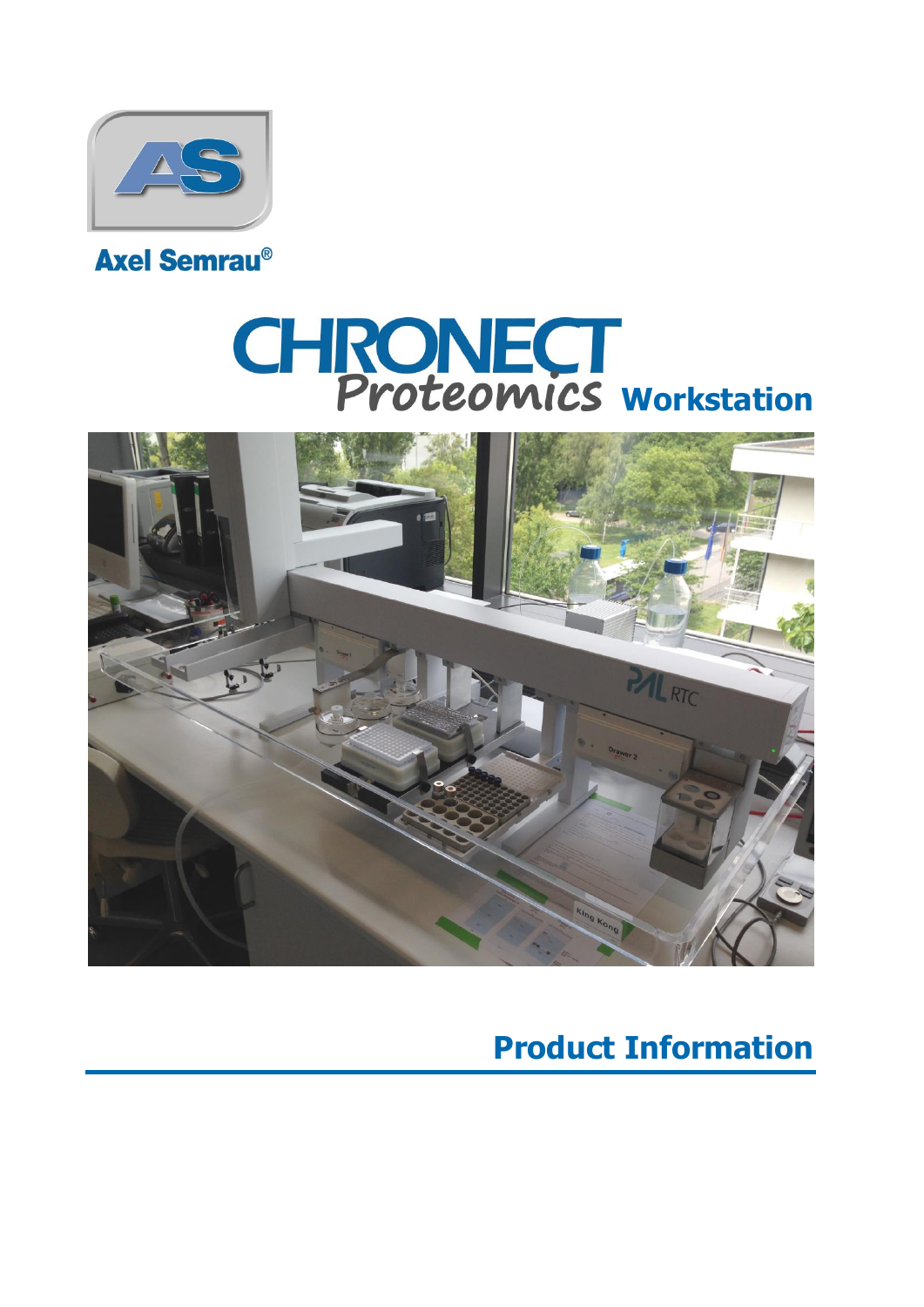

#### **Introduction**

The mass-spectrometric identification and quantification requires a prior splitting of the proteins into peptides. This splitting, also known as protein digestion, uses enzymes like the protease trypsin or the endopeptidase Lys-C.

The analysis by mass spectrometric methods can be processed using proteins within the solution or proteins which have been isolated by SDS gel electrophoresis. Sample preparation is divided into several steps. The first step after denaturation and washing of the sample is a reduction and subsequent alkylation of the sulfhydryl group in the proteins. Therefore, the reagents TCEP and CAA are used. This is followed by the actual enzymatic digestion and extraction of the newly emerged peptides, which then will be analyzed mass-spectrometrically

For the generation of robust proteomics data, a reproducible procedure is required. Therefore, the usage of automated sample preparation robots is highly recommended.

The Max-Delbrück-Centrum for molecular medicine within the Helmholtz Community in cooperation with Axel Semrau® developed a standard method for the automated protein digestion and transmitted it to the PAL RTC sample robotics.

CHRONOS is used for the efficient yet simple control of the system. It is a software for time-optimized usage of the robotic system and thereby enables a higher sample throughput.

#### **Automation process**

#### **Protein digestion within the solution (In-solution digest)**

- **•** provide protein sample in sample buffer
- add TCEP for reduction reaction / 30 min
- alkylate by CAA / 20 min
- add Lys-C hinzufügen for first digestion / 3 h
- **dilute sample with buffer**
- add trypsin for second digestion / 10h
- **quench digestion by adding TFA**

The CHRONECT Workstation Proteomics includes a special tray with a connection to a vacuum pump enabling the digestion of the proteins directly within the electrophoresis gel.

#### **Protein digestion within the electrophoresis gel (In-gel digest)**

- **Perovide gel piece in the tray with the** vacuum station
- **wash gel intensively**
- add TCEP for reduction reaction / 30 min
- alkylate by CAA / 20 min
- add trypsin for digestion / 10 h
- quench digestion by adding TFA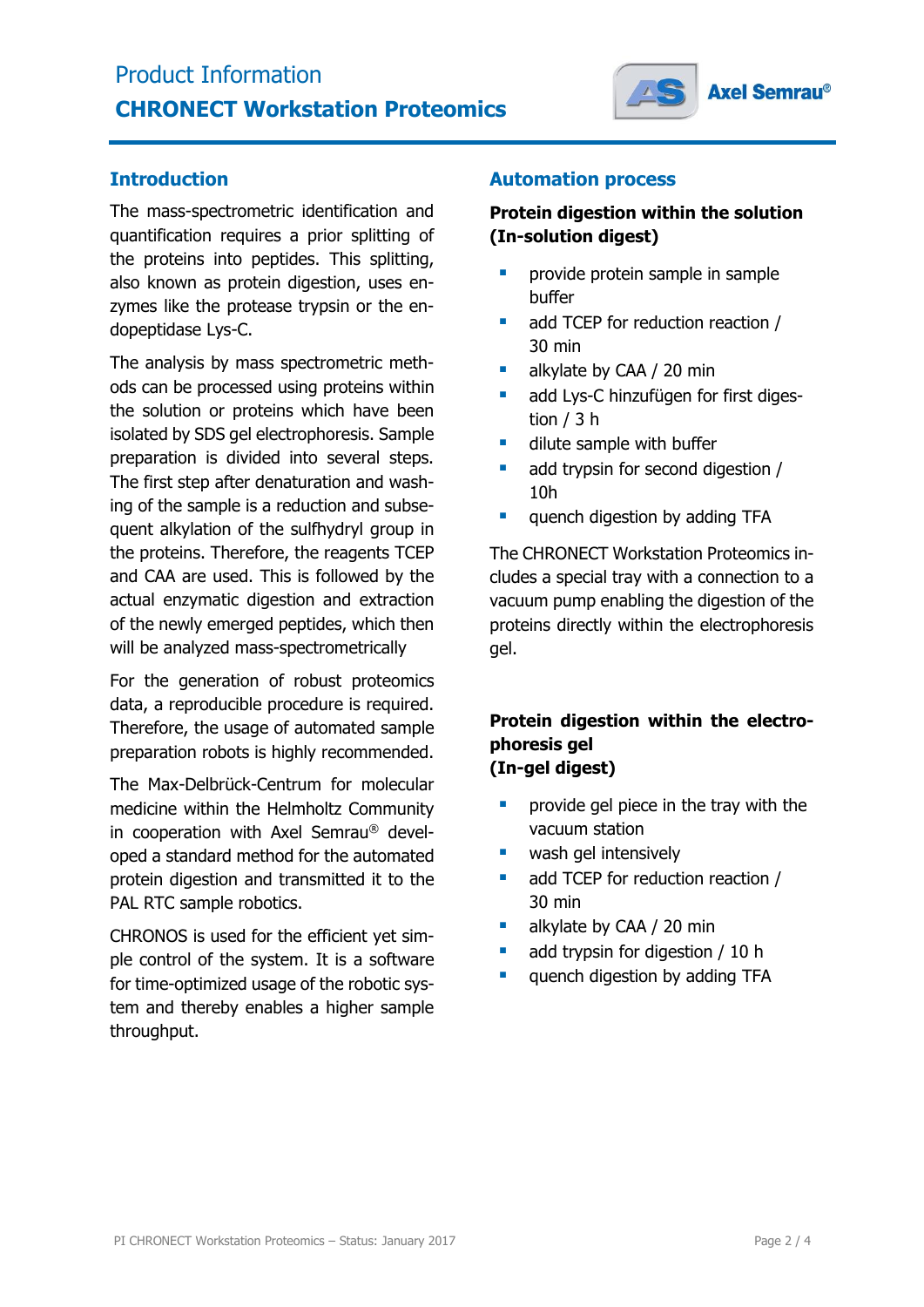### Product Information **CHRONECT Workstation Proteomics**



#### **System components**

Automation is performed based on the reliable Pal samplers and the software platform CHRONOS. The application system consists of the following components:

- **RTC PAL**
- **Vacuum tray for In-gel digest with a** vacuum pump
- **EXECUTE:** CHRONOS Software with pre-installed methods
- Data system for controlling
- SOP generated by the Max-Delbrück-Centrum for molecular medicine
- Accessories and consumables
- **Briefing, commissioning, training and** support

#### **Advantages of automation**

The CHRONECT Workstation Proteomics features the following benefits:

- **high sample throughput**
- **high degree of automation**
- **Filexible, easy to customize**
- **based on the know-how of a major** proteomics research institute
- $\blacksquare$  ideal for laboratories with medium sample throughput
- **no risk of contamination**
- **EXCELLENT REPRODUCIBILITY**
- investment safety



**Figure 1:** Overview of the system components.